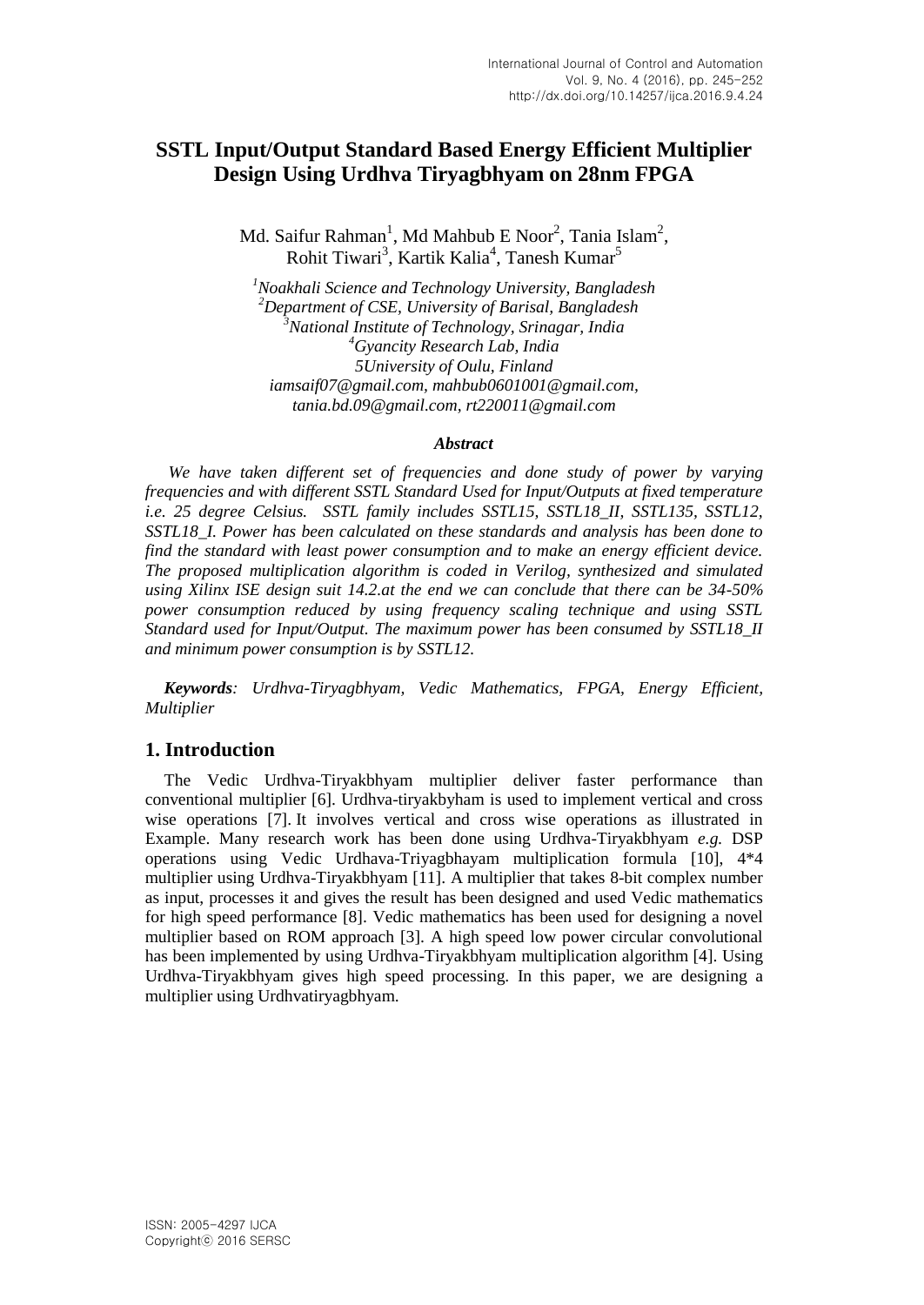International Journal of Control and Automation Vol. 9, No. 4 (2016)



**Figure 1. Symbol of UrdhvaTiryagbhyam**



**Figure 2. Schematic of UrdhvaTiryagbhyam**

This design has been designed basically for multiplication and the technique UrdhvaTiryagbhyam can be well understood by using an example. The example below is multiplication of 2 digits number that's why inputs are a, b, c, d as visible in Table 2. But if, the multiplicands are 3 digits numbers e and f inputs will also be considered. as visible in Figure 1 there are seven inputs including the clock and the inputs a, b,c,d, e and f are 4 bits inputs and result (output) is 8 bits output as it is obtained by multiplication of 2 numbers. The schematic of the multiplier using UrdhvaTiryagbhyam is shown in Figure 2. The proposed multiplication algorithm is coded in Verilog, synthesized and simulated using Xilinx ISE 14.2. Table 1 shows different resource available in Kintex-7 FPGA.

| IO pins                            | 676                 |  |  |
|------------------------------------|---------------------|--|--|
| <b>Operating Temperature Range</b> | 0-85 degree Celsius |  |  |
| Flip Flop                          | 202800              |  |  |
| <b>DSP Block</b>                   | 600                 |  |  |
| Range of Operating Voltage         | $0.97 - 1.03V$      |  |  |
| Gb transceiver                     |                     |  |  |
| <b>BRAM</b>                        | 325                 |  |  |
| <b>PCI</b> Buses                   | 1.1                 |  |  |
| <b>MMCMS</b>                       |                     |  |  |

**Table 1. Different Option Available in Kintex-7 FPGA**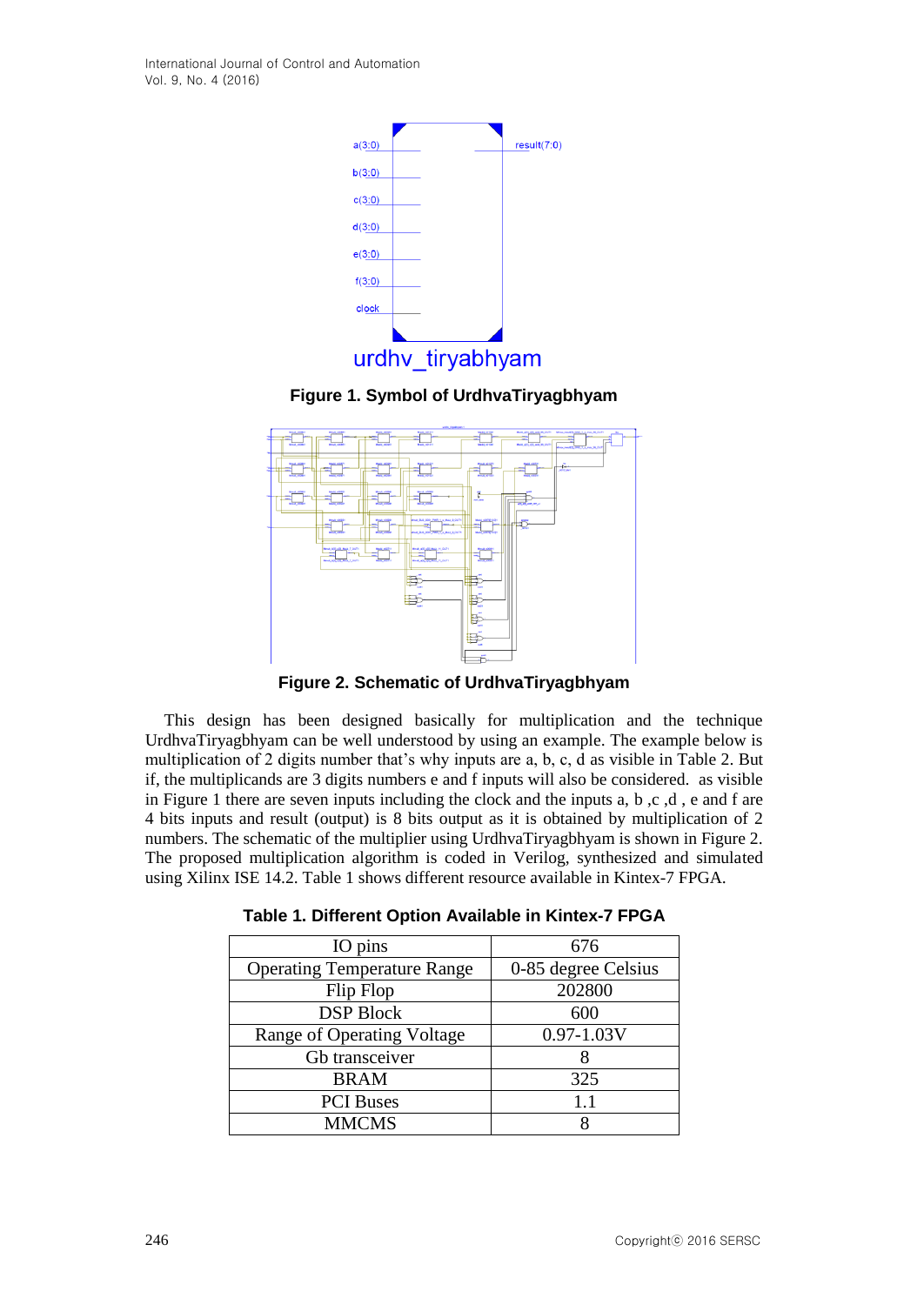**Example:** we are supposed to multiply 2 numbers that is  $14 \times 12$ .



**Table 2. Values of Multiplicands**

**Step 1:** The last digit of the multiplicand (14) *i.e.* 4 is multiplied by the last digit of the multiplier (12) *i.e.* 2. The product  $\overline{4}$  X 2 = 8 forms last digit of the answer.



**Step 2:** Diagonally multiply last digit of multiplicand and  $2<sup>nd</sup>$  digit of multiplier (answer 4 X 1=4); then multiply the 2<sup>nd</sup> digit of multiplicand and 1<sup>st</sup> digit of multiplier (1 x 2 = 2); add these two  $4 + 2 = 6$ .



**Step 3:** Now, vertically multiply the second digit of the multiplicand and multiplier, *i.e.*, 1  $X$  1 = 1. It gives the first digit of the answer. Therefore, the answer is 168.



We have taken different set of frequencies as mentioned in Table 3 and we have done Study of power by varying frequencies and at different SSTL Standard Used for Input/Outputs at fixed temperature *i.e.* 25 degree Celsius. SSTL family includes SSTL15, SSTL18\_II, SSTL135, SSTL12, SSTL18\_I. SSTL (Symmetrical Structure Transient Limiter) is widely used for suppressing capacitor switching transients [1]. Via SSTL technology, we achieve green computing with respect to low voltage impedance [2]. Power has been calculated on these standards and energy efficient analysis [9][12-19] has been done to find the standard with least power consumption and to make an energy efficient device.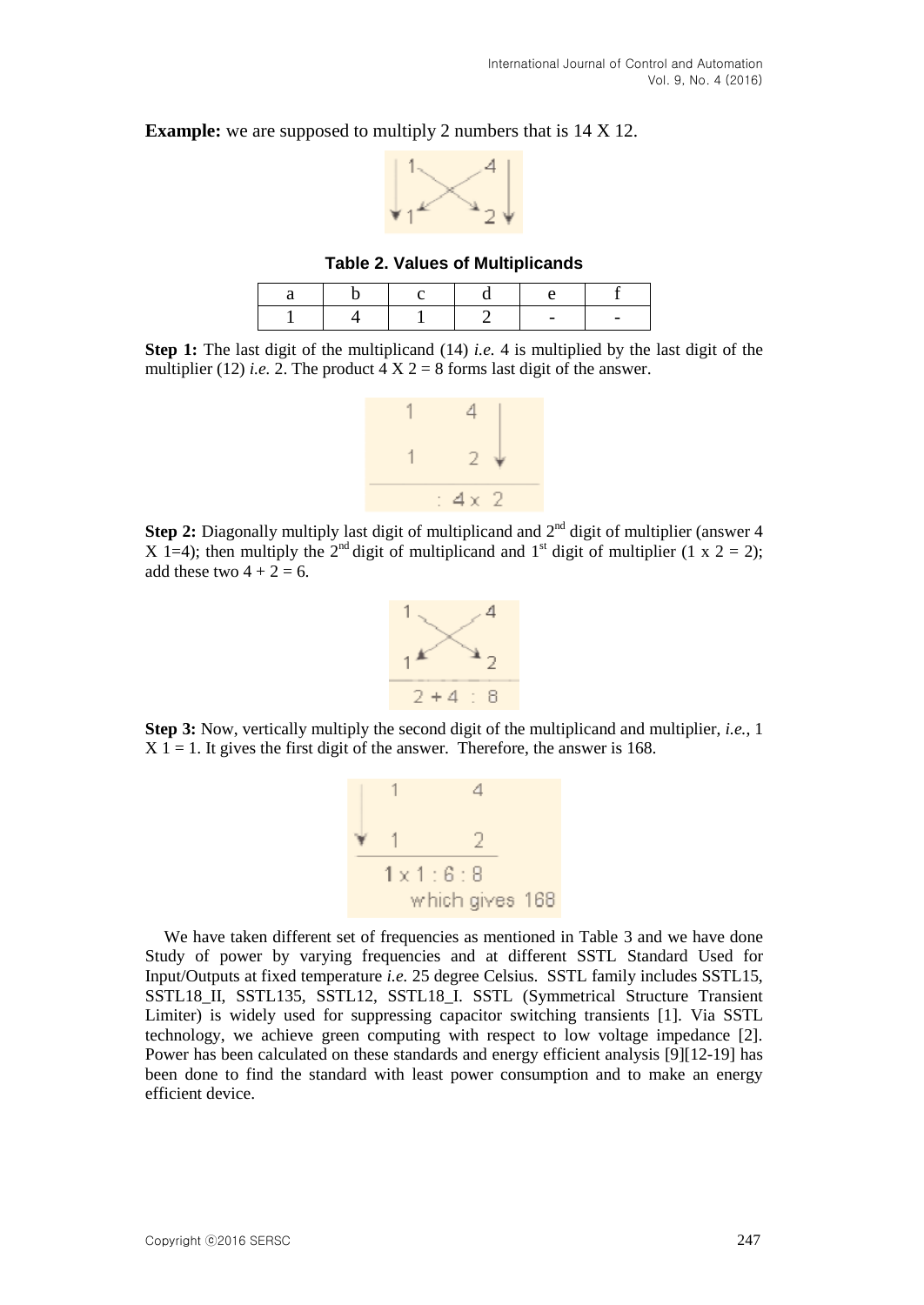| <b>Operating Frequency</b> | <b>Cellular Device</b> |
|----------------------------|------------------------|
| 1400Million Hertz          | Lumia 710              |
| 1.2Giga Hertz              | Galaxy Core            |
| 2100Million Hertz          | Apple IPhone6          |
| 1700Million Hertz          | HTC/T                  |
| 1800Million Hertz          | Micromax               |
| 2.2 Giga Hertz             | Xperia                 |

## **Table 3. Operating Frequencies Taken In Consideration**

## **2. Power Analysis**

*A. Study of power for SSTL15 STANDARD USED FOR INPUT/OUTPUT*

## **Table 4. Study of Power for SSTL15 STANDARD Used for Input/Output**

| <b>FREQUENCY</b>  | POWER CONSUMED |
|-------------------|----------------|
| 1400Million Hertz | 0.435          |
| 1.2Giga Hertz     | 0.361          |
| 2100Million Hertz | 0.642          |
| 1700Million Hertz | 0.526          |
| 1800Million Hertz | 0.556          |
| 2.2 Giga Hertz    | 0.670          |

There is 46.11% power consumption reduced when frequency is scale down from max to min as visible in Figure 3 and Table 7.





*B. Study of power for SSTL18\_II standard used for input/output* 

## **Table 5. Study of Power for** *SSTL***18\_II Standard Used for Input/Output**

| <b>FREQUENCY</b>  | POWER CONSUMED |
|-------------------|----------------|
| 1400Million Hertz | 0.706          |
| 1.2Giga Hertz     | 0.568          |
| 2100Million Hertz | 1.089          |
| 1700Million Hertz | 0.875          |
| 1800Million Hertz | 0.930          |
| 2.2 Giga Hertz    | 1.139          |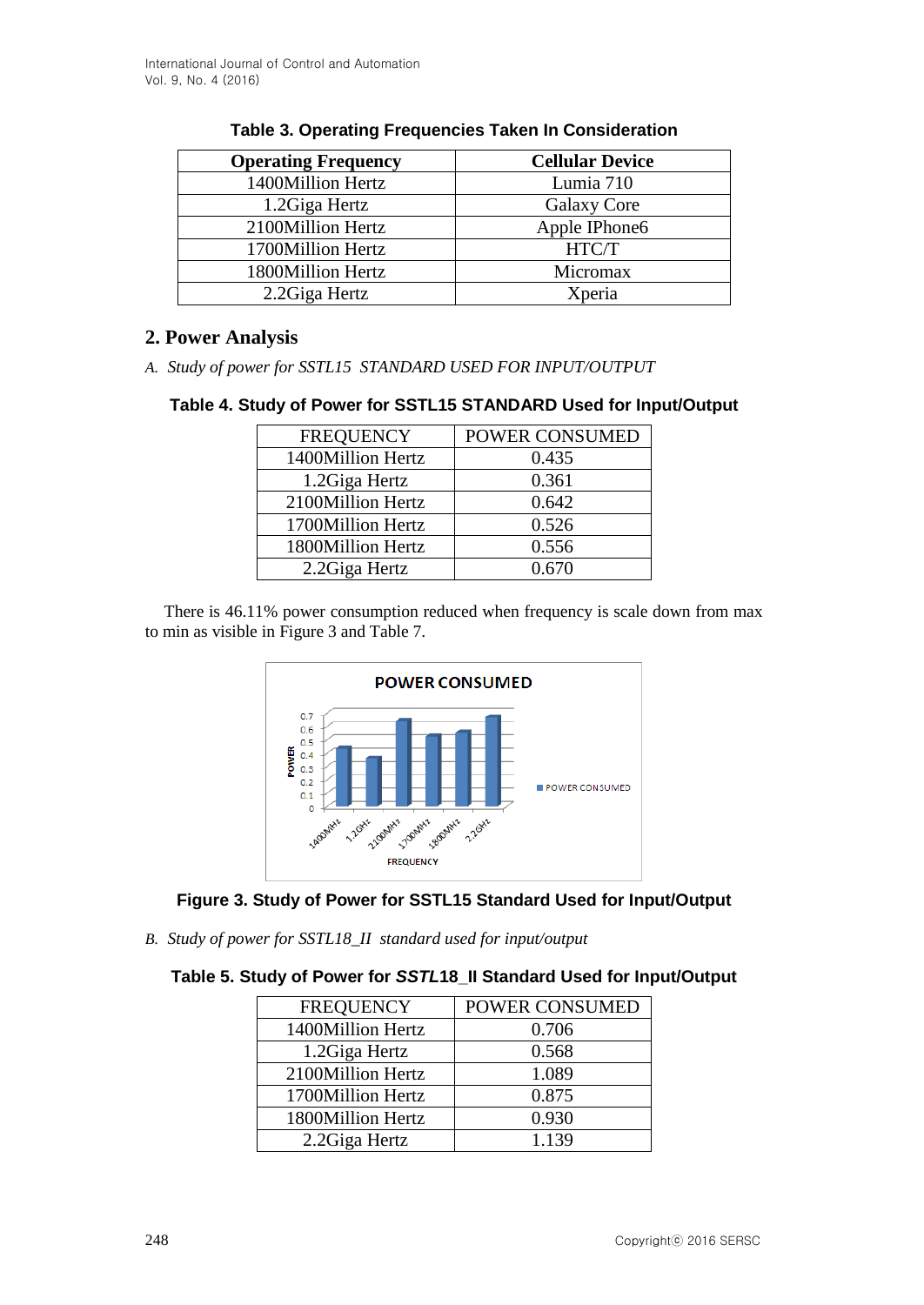There is 50.13% power consumption reduced when frequency is scale down from max to min as visible in Figure 4 and Table 5.



### **Figure 4. Study of Power For** *SSTL18\_***II Standard Used for Input/Output**

*C. Study of power for SSTL135 standard used for input/output* 

| <b>FREQUENCY</b>  | POWER CONSUMED |
|-------------------|----------------|
| 1400Million Hertz | 0.427          |
| 1.2Giga Hertz     | 0.355          |
| 2100Million Hertz | 0.631          |
| 1700Million Hertz | 0.517          |
| 1800Million Hertz | 0.546          |
| 2.2 Giga Hertz    | 0.658          |

### **Table 6. Study of Power for** *SSTL***135 Standard Used for Input/Output**

There is 46.04% power consumption reduced when frequency is scale down from max to min as visible in Figure 5 and Table 6.



## **Figure 5. Power Dissipation for SSTL135 Standard Used for Input/Output**

*D. Study of power for SSTL12 standard used for input/output*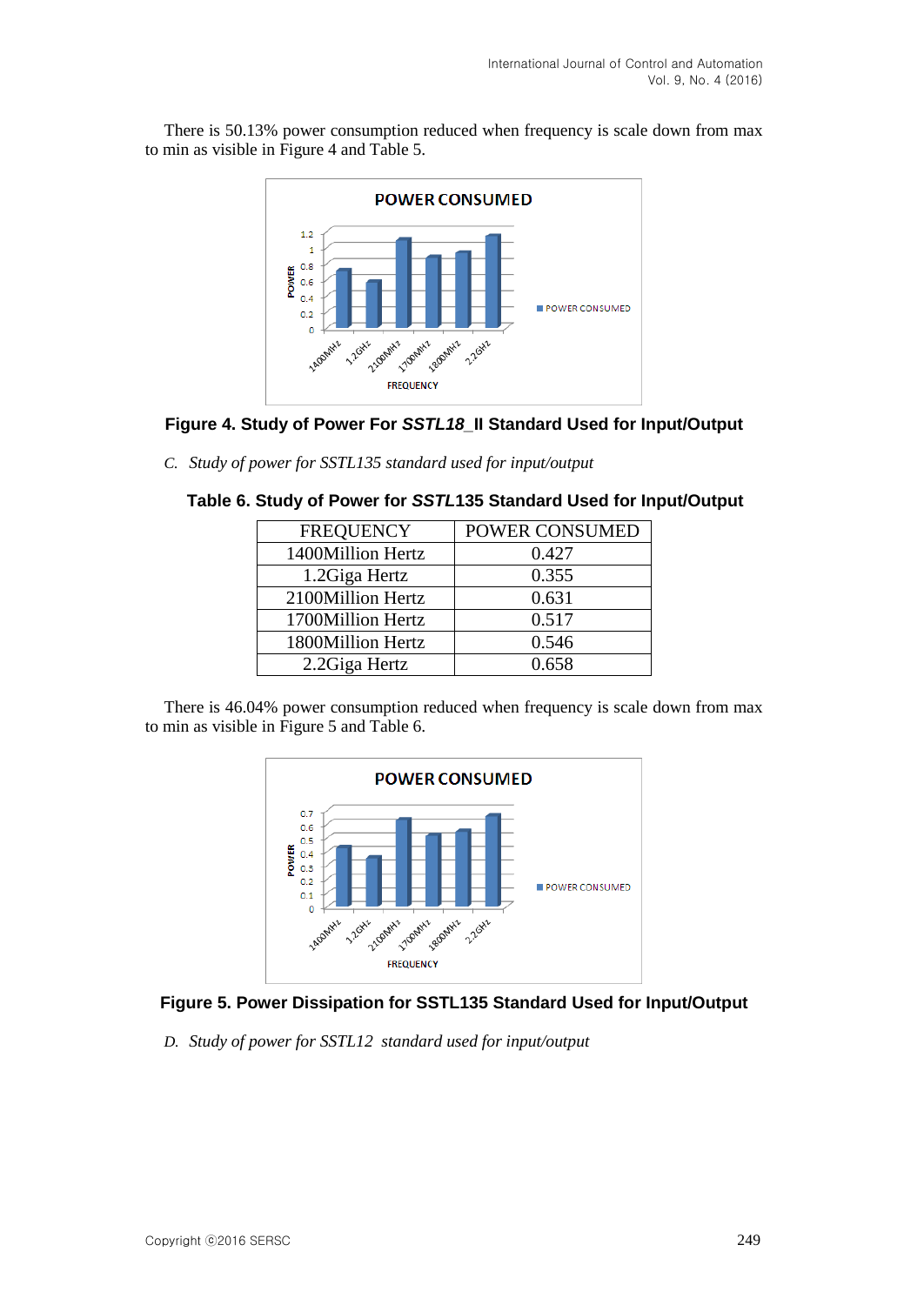| <b>FREQUENCY</b>  | POWER CONSUMED |  |  |
|-------------------|----------------|--|--|
| 1400Million Hertz | 0.313          |  |  |
| 1.2Giga Hertz     | 0.279          |  |  |
| 2100Million Hertz | 0.415          |  |  |
| 1700Million Hertz | 0.358          |  |  |
| 1800Million Hertz | 0.373          |  |  |
| 2.2 Giga Hertz    | 0.429          |  |  |

There is 34.96% power consumption reduced when frequency is scale down from max to min as visible in Figure 6 and Table 7.



## **Figure 6. Study of Power for SSTL12 Standard Used for Input/Output**

*E. Study of Power for SSTL18\_I Standard Used for Input/Output* 

| <b>FREQUENCY</b>  | POWER CONSUMED |
|-------------------|----------------|
| 1400Million Hertz | 0.616          |
| 1.2Giga Hertz     | 0.498          |
| 2100Million Hertz | 0.943          |
| 1700Million Hertz | 0.761          |
| 1800Million Hertz | 0.807          |
| 2.2 Giga Hertz    | 0.989          |

## **Table 8. Study of Power for SSTL18\_I Standard Used for Input/Output**

There is 49.49% power consumption reduced when frequency is scale down from max to min as visible in Figure 7 and Table 8.



**Figure 7. Study of Power for SSTL18\_I Standard Used for Input/Output**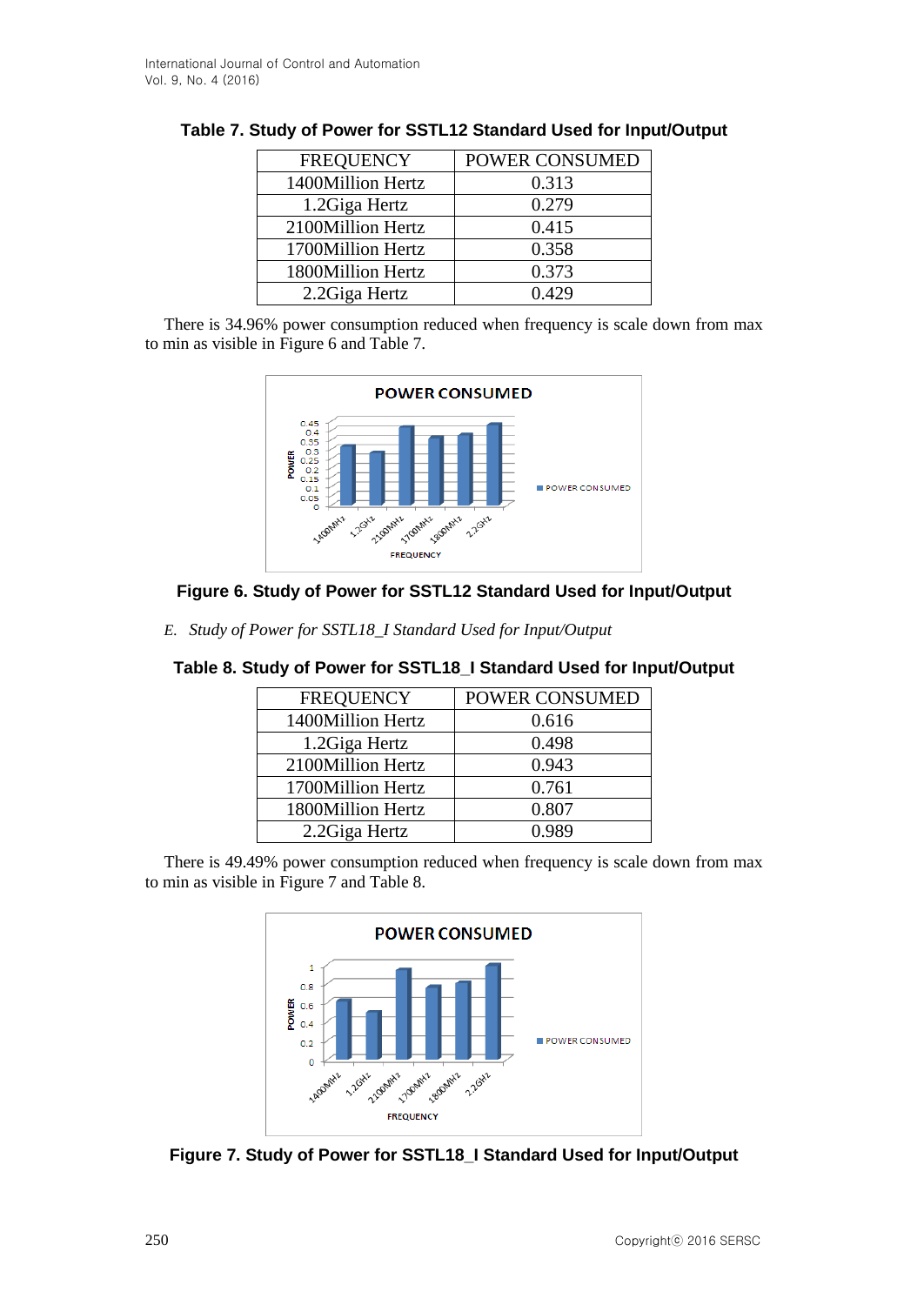*F. Study of power for different standard used for input/OUTPUT with Various frequencies*

| <b>STANDARD</b>    | 1400MHz | .2GHz | 2100MHz | 1700MHz | 1800MHz | 2.2GHz |
|--------------------|---------|-------|---------|---------|---------|--------|
| SSTL <sub>15</sub> | 0.455   | 0.361 | 0.642   | 0.526   | 0.556   | 0.670  |
| SSTL18 II          | 0.706   | 0.568 | 1.089   | 0.875   | 0.930   | 1.139  |
| SSTL135            | 0.427   | 0.355 | 0.631   | 0.517   | 0.546   | 0.658  |
| SSTL <sub>12</sub> | 0.313   | 0.279 | 0.415   | 0.358   | 0.373   | 0.429  |
| SSTL18 I           | 0.616   | 0.498 | 0.943   | 0.761   | 0.807   | 0.989  |

**Table 9. Study of Power for SSTL Family at Various Frequencies**

From Figure 8 and Table 9 we can say that maximum power has been consumed by SSTL18\_II and minimum power consumption is by SSTL12.



**Figure 8. Study of Power for Sstlfamily at Various Frequencies**

## **3. Conclusion**

In this research work, we have tried to make an energy efficient Vedic multiplier using UrdhvaTiryagbhyam Vedic formula. Different set of frequencies and study of power by varying frequencies and different SSTL Standard Used For Input/Outputs at fixed temperature are taken uder consideratio. SSTL family includes SSTL15, SSTL18\_II, SSTL135, SSTL12, SSTL18\_I. SSTL (Symmetrical Structure Transient Limiter) is widely used for suppressing capacitor switching transients. Power has been calculated on these standards and analysis has been done to find the standard with least power consumption and to make an energy efficient device. The proposed multiplication algorithm is coded in Verilog, synthesized and simulated using Xilinx ISE. The maximum power has been consumed by SSTL18\_II and minimum power consumption is with SSTL12.

## **4. Future Scope**

We have seen better result in present with SSTL input/output standards. In future, we can explore other variety of input/output standards mainly LVMCOS, PCI, HSTL, LVDCI, GTL, TTL. With current research in multiplier, options are available to explore other arithmetic circuits. Here our work is implemented on 28nm FPGA then future implementation will be on 3-D IC, and 16nm FPGA.